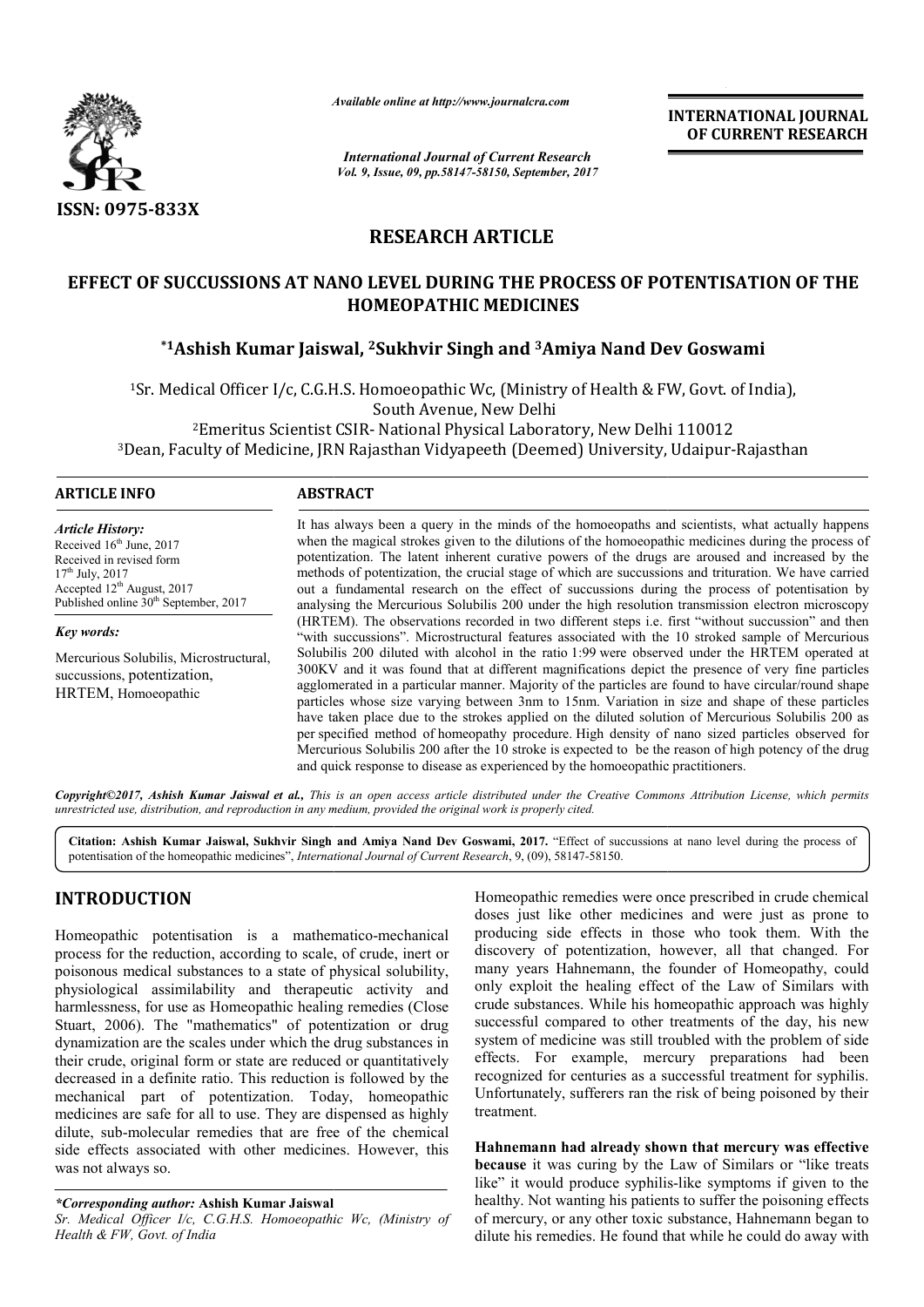the toxic side effects of his remedies, he also lost their healing benefits. Stories abound as to how Hahnemann stumbled across the process of potentization. They range from already diluted remedies being bounced in the back of carriages and saddle-bags to Hahnemann pounding one in frustration on his black covered Bible as he tried to work out how to reduce its toxicity. Whatever the truth, Hahnemann discovered that a remedy prepared by a simple series of dilutions interspersed with vigorous agitations produced an extremely powerful yet safe medicine. Potentization was born. The process of potentization involves the repeated dilution and jarring shaking (succussion) of a substance to remove its toxic effects. In the process, healing effects are amplified.

**As Hahnemann found, dilution without succussion will not make a medicine**: both stages of the process are necessary. While dilution reduces the toxicity of the original substance, succussion somehow releases the dormant energy of that substance into the liquid carrier to give the remedy its healing effect.

#### **Literature Review**

Making a homeopathic remedy is as simple as dissolving a substance in a liquid, succussing it (shaking it with a pounding action against the palm of hand or a leather covered book), diluting it further, succussing, diluting again, succussing, and so on. What is truly amazing is that these stages, even if repeated tens of thousands of times, will produce a highly active and curative remedy. The nature of potentization is the mystery of Homeopathy. What is understood is that the potentization process imprints energetic information from the original substance onto the diluting liquid during the stages of succussion. This liquid is then prescribed according to the Law of Similars to the unwell person. They carry the energetic information into the body to trigger a self healing reaction that moves the person back to a state of health. While the effects of potentised substances have been demonstrated by scientists on many living things such as frogs, plants and humans over recent years, physicists are still exploring the mechanism by which these effects occur. In the meantime, homeopaths will continue to exploit this phenomenon to safely and effectively relieve suffering just as they have done for the past many years.

The aspect of homeopathy that is implausible for many people is that the medicines are often – though by no means always – diluted to the point where there may be no molecules of original substance left. One of the leading current proposals for how such 'ultramolecular' dilutions work is that water is capable of storing information relating to substances with which it has previously been in contact (Bellavite, 2002). Recent research on hydrogen bonds in water provides some support for this 'memory' theory. The Swiss chemist, Louis Rey, found that the structure of hydrogen bonds in homeopathic dilutions of salt solutions is very different from that in pure water (Rey, 2003). He reached the conclusion that the phenomenon results from the vigorous shaking of solutions that takes place during homeopathic 'succussion'. Moreover, using the laboratory technique called spectroscopy, other researchers have found that different homeopathic medicines and different dilutions of the same medicine can be distinguished from each other, even though all should contain nothing but water (Rao, 2007). An alternative mechanism is suggested by the results of research from South Korea. Studies

on molecular clustering in water solutions showed that as a solution is made more and more dilute, very stable and larger 'clumps' of material develop in dilute solutions rather than in more concentrated solutions (Samal, 2001). This means that residual molecular clusters of the original substance might just be present in homeopathic dilutions. Succussion might also be responsible for creating very tiny bubbles (nanobubbles) that could contain gaseous inclusions of oxygen, nitrogen, carbon dioxide and possibly the homeopathic source material. There is increasing evidence that homeopathic dilutions have a demonstrable effect on living organisms examined under laboratory conditions. Researchers in Germany have observed an inhibitory effect of an ultra-diluted chemical on the bacterium Vibrio fischeri (Brack, 2003). And there is important work from a consortium of European laboratories showing that very high dilutions of histamine may exert a biologically significant effect on the white blood cells that take part in the immune response (Belon, 2004). Identification and characterization of nano particles in Hypericumperforatum 6C, 30C, 200C, AM, 10M, 50M and CM has been done by the scientists recently and the presence of nanoparticles and quantum dots are established in all scales of the dilutions of the homeopathic medicines (Rajendran, 2017). With this experiment and observation while it was to the satisfaction to the physicists that even higher dilutions of the homoeopathic medicines contain the starting materials but yet there has been no answer to the effects of strokes to these dilutions. The present study was the attempt to study those effects in the Mercurious Solubilis 200.

#### **Experimental**

Mercurious Solubilis 200 was diluted in the ethanol in the ratio 1:99. A small amount of this solution was put on carbon coated copper grid with the help of micropipette. After complete drying of the grid, it was transferred to sample holder of TEM and inserted into the microscope column. A high resolution transmission electron microscope (HRTEM) make, FEI, model: Technai G2 F30 STWIN operated at 300 kV has been used to study the microstructural features associated with the Mercurious Solubilis 200 sample. Photograph of the Mercurious Solubilis taken in the present investigations is shown in Fig.1. Transmission electron microscopy is a unique solution that allows detailed microstructural examination through high resolution and high magnification imaging in terms of particle shape and size analysis at nano scale level. phase identification, lattice imaging, defects study and many more. In Transmission Electron Microscopy (TEM), a beam of electrons is transmitted through an ultra-thin specimen, interacting with the specimen as it passes through it. Sample loaded on the copper grid was thoroughly scanned under the electron beam and the electron micrographs were recorded at suitable areas and magnifications.

Merc Sol 200 diluted with alcohol in the ratio 1:99 was characterized for the microstructural features associated with the diluted solution examined under TEM. Electron micrographs were recorded at suitable areas and magnifications. Mercurious Solubilis 200 diluted with the alcohol in the ratio 1:99 was further applied to 10 strokes as per the specified method of homeopathy procedure to further increase the potency of the homeopathy drug. Microstructural features associated with the 10 stroked sample of Mercurious Solubilis 200 diluted in the ethanol in the ratio 1:10 were also observed under the HRTEM operated at 300KV.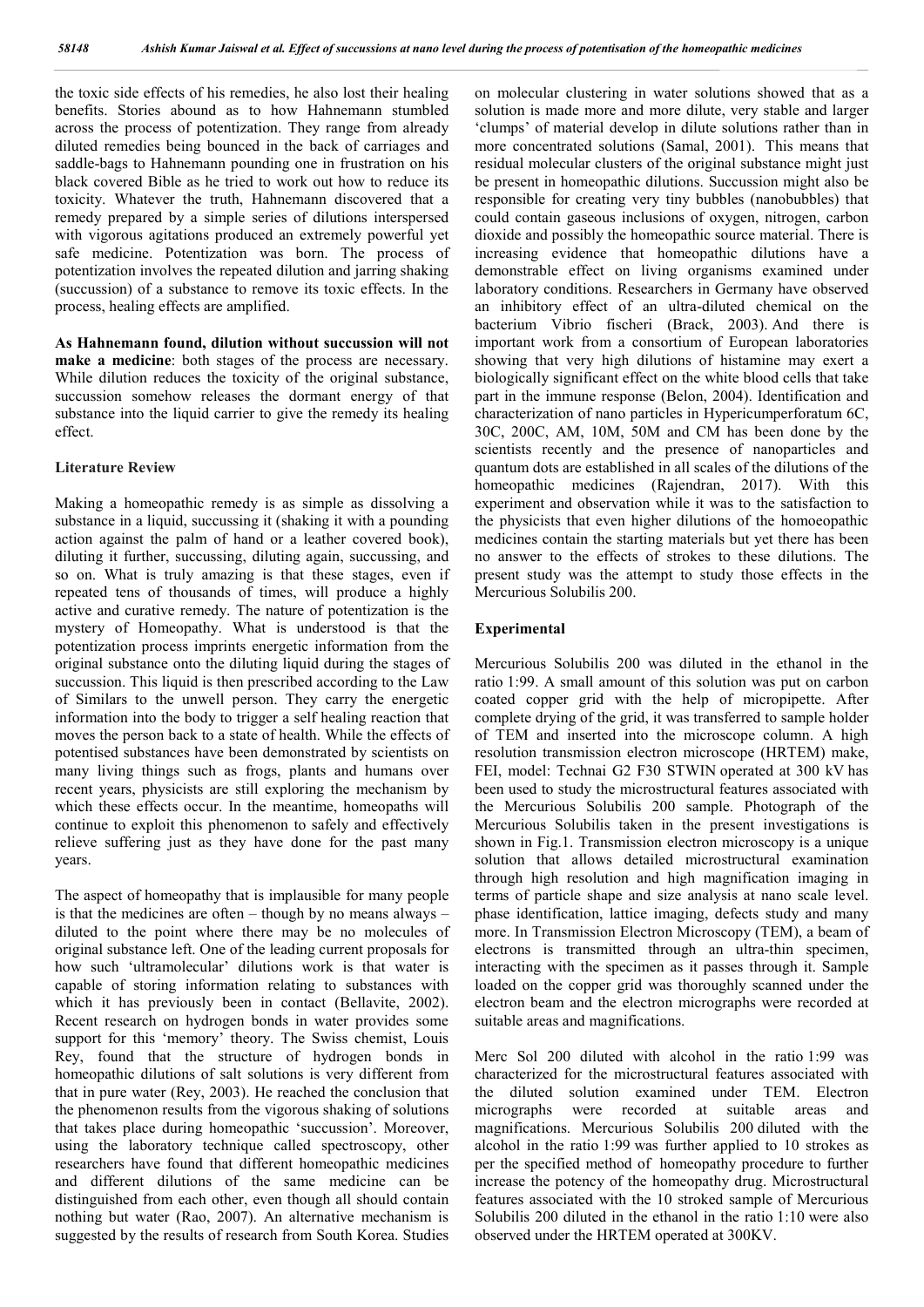

**Fig. 1. Photograph of the Mercurious Solubilis 200 taken in the present investigations**

#### **RESULTS AND DISCUSSION**

Mercurious Solubilis 200 diluted in the ethanol in the ratio 1:99 and a small amount of this solution was put on carbon coated copper grid with the help of micropipette. After complete drying of the grid, it was transferred to sample holder of TEM and inserted into the microscope column. Sample loaded on the copper grid was thoroughly scanned under the electron beam and the electron micrographs were recorded at suitable areas and magnifications revealed the following observations:



5<sub>nm</sub> Mag. 245000X

**(c)**



From the TEM micrographs as shown in Fig. 1(a), it is revealed that the presence fine particles of flakes like shape are seen which are found to be sparsely distributed throughout the sample. High magnification image as shown in Fig. 1(b) shows that the particles are found to be elongated in particular direction. TEM image was further recorded at very high

magnification (245000X) which shows some of the particles of size about 10-15nm are seems to be joined together in irregular manner as depicted in Fig.1(c). Mercurious Solubilis 200 diluted in the ethanol in the ratio 1:99 and was further applied to 10 strokes (Successions) as per the specified method of homeopathy procedure in order to further increase the potency of the homeopathy drugs. After the Successions of Mercurious Solubilis 200 was further diluted in the ethanol in the ratio 1:10. A small droplet taken from this 10 stroked sample was poured onto a carbon coated copper grid with the help of micropipette. After proper drying, the sample was inserted in the specimen holder of the TEM and inserted into the microscope column for microstructural investigations. Changes in microstructural features after successions and dilution were recorded under the high resolution transmission electron microscope (HRTEM) operated at 300KV.The observations revealed the following characteristics.





**(c)**

#### **Fig. 3. TEM Micrographs of MercuriousSolubilis 200 diluted in the ethanol in the ratio 1:10.and further 10 strokes were applied as per the specified method of homeopathy procedure**

Changes in microstructural features associated with Mercurious Solubilis 200 diluted in the ethanol in the ratio 1:10.and further application 10 strokes as per the specified method of homeopathy procedure have been shown in Fig.  $2(a-c)$ . Figure  $2(a)$  represents the TEM image which revealed the presence of densely populated very fine particles agglomerated in a particular manner. Majority of the particles are found to have circular/round shape particles whose size varying between 2nm to 10nm as depicted in the fig. 2(band c) when recorded at much higher magnifications as shown on the micrographs.

#### **Summary and Conclusion**

Variation in size and shape of these particles may have taken place due to the strokes applied on the diluted solution of Mercurious Solubilis 200 as per specified method of homoeopathy procedure. High density of agglomeration and